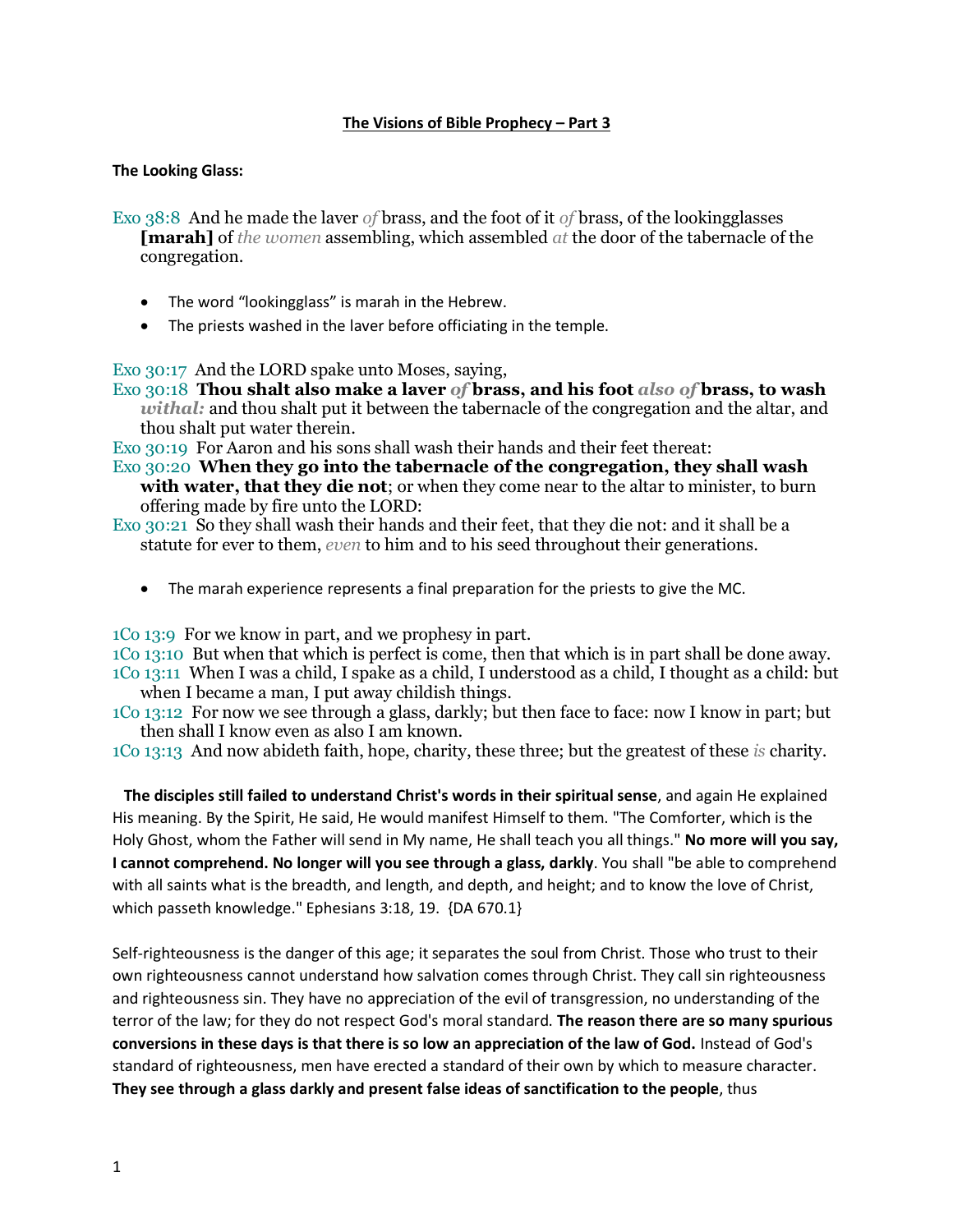encouraging egotism, pride and self-righteousness. The doctrine of sanctification advocated by many is full of deception, because it is flattering to the natural heart; but the kindest thing that can be preached to the sinner is the truth of the binding claims of the law of God. Faith and works must go hand in hand; for faith without works is dead, being alone. {FW 96.3}

- Now, before the Marah vision we see through a glass darkly. We have a dim understanding of the truth we are handling and what it means to keep God's law.
- But then (at the MC) there will be developments represented as God's people coming "face-toface" with Him as did Isaiah and Daniel.

# **The Marah Experience:**

• The prophets behold God's glory (marah vision) and this leads to an experience likened to death and a three-step process of preparation.

*"True holiness and humility are inseparable. The nearer the soul comes to God, the more completely is it humbled and subdued. When Job heard the voice of the Lord out of the whirlwind, he exclaimed, 'I abhor myself, and repent in dust and ashes.' It was when Isaiah saw the glory of the Lord and heard the cherubim crying, 'Holy, holy, holy is the Lord of hosts,' that he cried out, 'Woe is me, for I am undone!' Daniel, when visited by the holy messenger, says, 'My comeliness was turned in me to corruption.' Paul, after he was caught up into the third Heaven and heard things that it was not lawful for a man to utter, speaks of himself as 'less than the least of all saints.' It was the beloved John, that leaned on Jesus' breast, and beheld his glory, who fell as one dead before the angel. The more closely and continuously we behold our Savior, the less shall we see to approve in ourselves." - Review and Herald, December 20, 1881.* 

• These prophets all had the same experience when they saw the vision of Christ.

*"You know, just as soon as the heavenly Messenger came from heaven and revealed Himself to Daniel he said, 'My comeliness was turned in me into corruption' [Daniel 10:8]. He had such a view of the glory of God that he fell as one dead. He could not talk; he could not see; but the angel took him and set him upon his knees, and yet he could not look at Him." - Sermons and Talks, volume 1, 104.* 

# **The Midnight Cry:**

*"When the angel was about to unfold to Daniel the intensely interesting prophecies to be recorded for us who are to witness their fulfillment, the angel said, 'Be strong, yea, be strong' (Daniel 10:19). We are to receive the very same glory that was revealed to Daniel, because it is for God's people in these last days, that they may give the trumpet a certain sound." Selected Messages, book 3, 390.*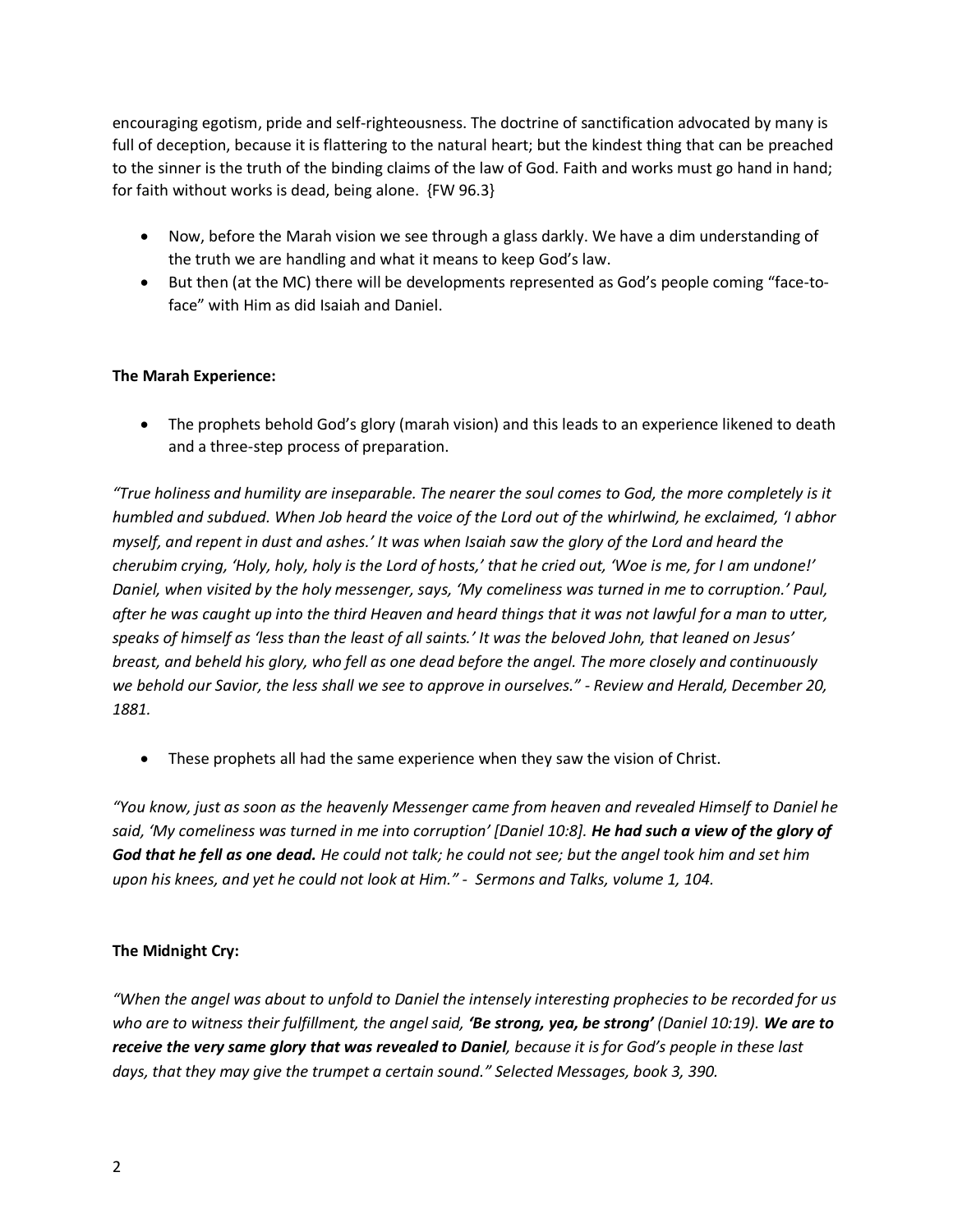- The marah vision takes place at the Midnight Cry (M-MC).
- It is located at the MC by the doubling "be strong, yea, be strong."



## **Isaiah and Ezekiel:**

*"Let God's workmen study the sixth chapter of Isaiah, and the first and second chapters of Ezekiel. "To the prophet the wheel within a wheel, the appearances of living creatures connected with them, all seemed intricate and unexplainable. But the hand of Infinite Wisdom is seen among the wheels, and perfect order is the result of its work. Every wheel works in perfect harmony with every other. . . . "Please read carefully the third chapter of Ezekiel." - Testimonies to Ministers, 213, 214.* 

*"The sixth chapter of Isaiah has a deep and important lesson for every one of God's workmen. Study it with humility and earnest prayer. The first and second chapters of Ezekiel should also be carefully studied. The wheels within wheels represented in this symbol was confusion to the finite eye. But a hand of infinite wisdom was revealed amid the wheels. Perfect order is brought out of the confusion. Every wheel works in its right place, in perfect harmony with every other part of the machinery." - Christian Leadership, 213.*

• EGW connects Eze 1-2 with Isa 6. They present the same experience.

 *Never before had Isaiah realized so fully the greatness of Jehovah or His perfect holiness; and he felt that in his human frailty and unworthiness he must perish in that divine presence. "Woe is me!" he cried; "for I am undone; because I am a man of unclean lips, and I dwell in the midst of a people of unclean lips: for mine eyes have seen the King, the Lord of hosts." But a seraph came to him to fit him for his great mission. A living coal from the altar was laid upon his lips with the words: "Lo, this hath touched thy lips; and thine iniquity is taken away, and thy sin purged." And when the voice of God was heard saying, "Whom shall I send, and who will go for us?" Isaiah with holy confidence responded, "Here am I; send me." {5T 750.2}*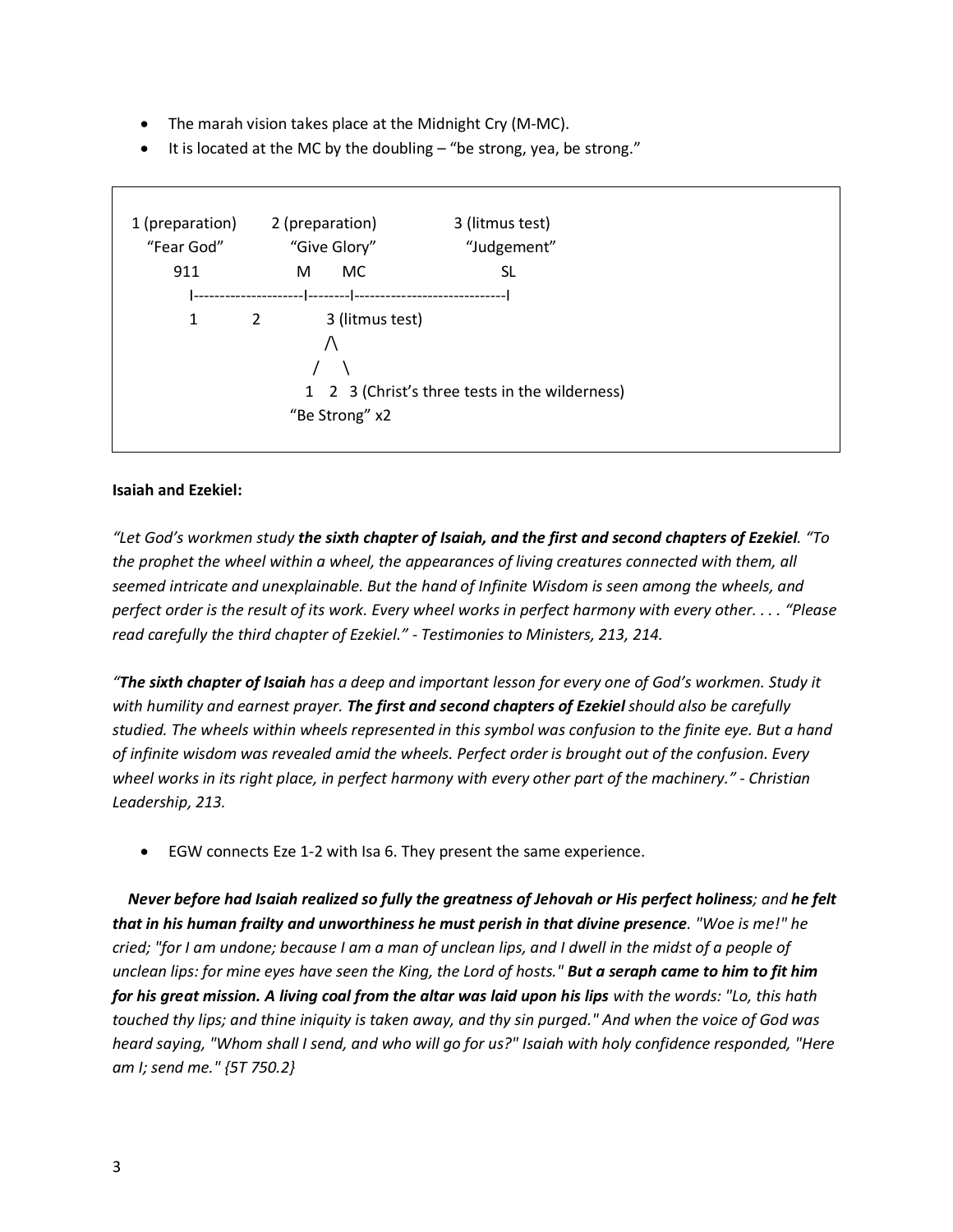*What though earthly powers should be arrayed against Judah? What though Isaiah should meet with opposition and resistance in his mission? He had seen the King, the Lord of hosts; he had heard the song of the seraphim, "The whole earth is full of His glory;" and the prophet was nerved for the work before him. The memory of this vision was carried with him throughout his long and arduous mission. {5T 751.1}* 

 *Ezekiel, the mourning exile prophet, in the land of the Chaldeans, was given a vision teaching the same lesson of faith in the mighty God of Israel. As he was upon the banks of the river Chebar, a whirlwind seemed to come from the north, "a great cloud, and a fire infolding itself, and a brightness was about it, and out of the midst thereof as the color of amber." A number of wheels of strange appearance, intersecting one another, were moved by four living creatures. High above all these was "the likeness of a throne, as the appearance of a sapphire stone: and upon the likeness of the throne was the likeness as the appearance of a man above upon it." "As for the likeness of the living creatures, their appearance was like burning coals of fire, and like the appearance of lamps: it went up and down among the living creatures; and the fire was bright, and out of the fire went forth lightning." "And there appeared in the cherubims the form of a man's hand under their wings." {5T 751.2}* 

 *There were wheels within wheels in an arrangement so complicated that at first sight they appeared to Ezekiel to be all in confusion. But when they moved, it was with beautiful exactness and in perfect harmony. Heavenly beings were impelling these wheels, and, above all, upon the glorious sapphire throne, was the Eternal One; while round about the throne was the encircling rainbow, emblem of grace and love. Overpowered by the terrible glory of the scene, Ezekiel fell upon his face, when a voice bade him arise and hear the word of the Lord. Then there was given him a message of warning for Israel. {5T 751.3}*

• Isa 6 is the mareh vision. Eze 1 and 2 illustrate the chazown vision.

*Upon the banks of the river Chebar, Ezekiel beheld a whirlwind seeming to come from the north, "a great cloud, and a fire infolding itself, and a brightness was about it, and out of the midst thereof as the color of amber." A number of wheels, intersecting one another, were moved by four living beings. High above all these "was the likeness of a throne, as the appearance of a sapphire stone: and upon the likeness of the throne was the likeness as the appearance of a man above upon it." "And there appeared in the cherubims the form of a man's hand under their wings." Ezekiel 1:4, 26; 10:8. The wheels were so complicated in arrangement that at first sight they appeared to be in confusion; but they moved in perfect harmony. Heavenly beings, sustained and guided by the hand beneath the wings of the cherubim, were impelling these wheels; above them, upon the sapphire throne, was the Eternal One; and round about the throne a rainbow, the emblem of divine mercy. {Ed 177.3}* 

 *As the wheellike complications were under the guidance of the hand beneath the wings of the cherubim, so the complicated play of human events is under divine control. Amidst the strife and tumult of nations, He that sitteth above the cherubim still guides the affairs of the earth. {Ed 178.1}* 

 *The history of nations that one after another have occupied their allotted time and place, unconsciously witnessing to the truth of which they themselves knew not the meaning, speaks to us. To every nation and to every individual of today God has assigned a place in His great plan. Today men and nations are being measured by the plummet in the hand of Him who makes no mistake. All are by*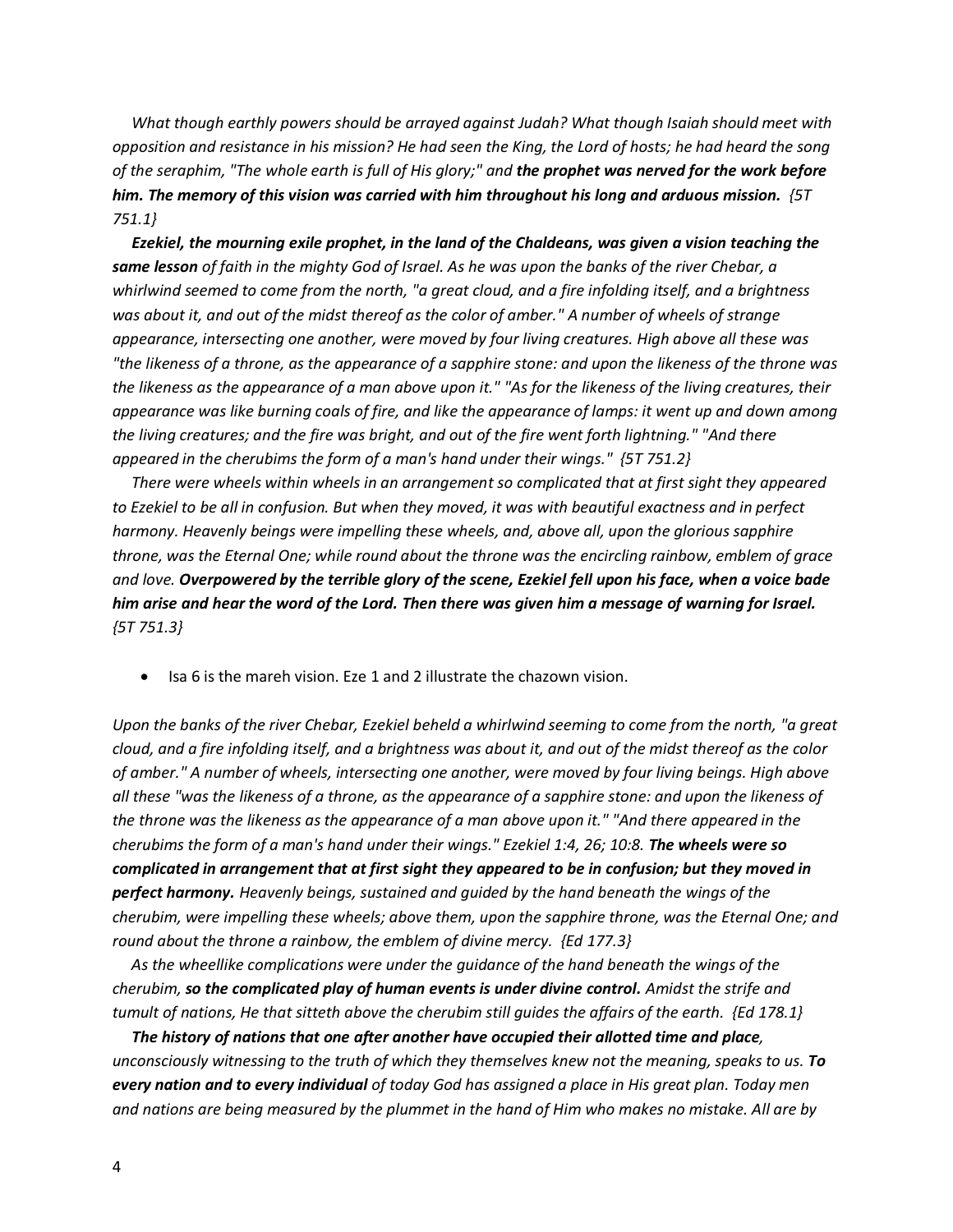*their own choice deciding their destiny, and God is overruling all for the accomplishment of His purposes. {Ed 178.2}* 

• Thus all three visions are to be brought into the experience of those represented by the prophets.

#### **Peter:**

*But Peter was unmindful now of boats or lading. This miracle, above any other he had ever witnessed, was to him a manifestation of divine power. In Jesus he saw One who held all nature under His control. The presence of divinity revealed his own unholiness. Love for his Master, shame for his own unbelief, gratitude for the condescension of Christ, above all, the sense of his uncleanness in the presence of infinite purity, overwhelmed him. While his companions were securing the contents of the net, Peter fell at the Saviour's feet, exclaiming, "Depart from me; for I am a sinful man, O Lord." {DA 246.2}* 

 *It was the same presence of divine holiness that had caused the prophet Daniel to fall as one dead before the angel of God. He said, "My comeliness was turned in me into corruption, and I retained no strength." So when Isaiah beheld the glory of the Lord, he exclaimed, "Woe is me! for I am undone; because I am a man of unclean lips, and I dwell in the midst of a people of unclean lips: for mine eyes have seen the King, the Lord of hosts." Daniel 10:8; Isaiah 6:5. Humanity, with its weakness and sin, was brought in contrast with the perfection of divinity, and he felt altogether deficient and unholy. Thus it has been with all who have been granted a view of God's greatness and majesty. {DA 246.3}* 

 *Peter exclaimed, "Depart from me; for I am a sinful man;" yet he clung to the feet of Jesus, feeling that he could not be parted from Him. The Saviour answered, "Fear not; from henceforth thou shalt catch men." It was after Isaiah had beheld the holiness of God and his own unworthiness that he was entrusted with the divine message. It was after Peter had been led to self-renunciation and dependence upon divine power that he received the call to his work for Christ. {DA 246.4}* 

- Luk 5:1 And it came to pass, that, as the people pressed upon him to hear the word of God, he stood by the lake of Gennesaret,
- Luk 5:2 And saw two ships standing by the lake: but the fishermen were gone out of them, and were washing *their* nets.
- Luk 5:3 And he entered into one of the ships, which was Simon's, and prayed him that he would thrust out a little from the land. And he sat down, and taught the people out of the ship.
- Luk 5:4 Now when he had left speaking, he said unto Simon, Launch out into the deep, and let down your nets for a draught.
- Luk 5:5 And Simon answering said unto him, Master, we have toiled all the night, and have taken nothing: nevertheless at thy word I will let down the net.
- Luk 5:6 And when they had this done, they inclosed a great multitude of fishes: and their net brake.
- Luk 5:7 And they beckoned unto *their* partners, which were in the other ship, that they should come and help them. And they came, and filled both the ships, so that they began to sink.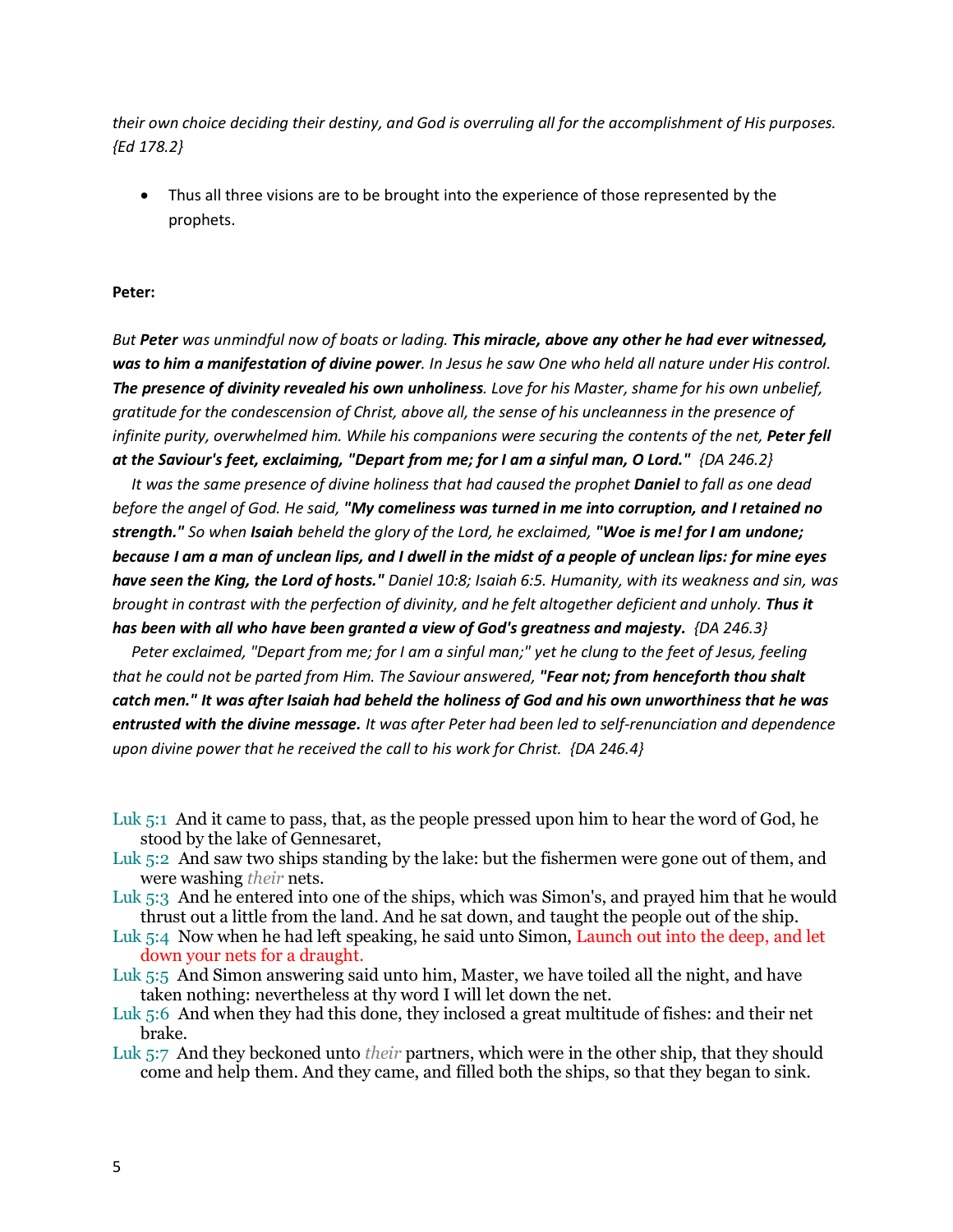- Luk 5:8 When Simon Peter saw *it,* he fell down at Jesus' knees, saying, Depart from me; for I am a sinful man, O Lord.
- Luk 5:9 For he was astonished, and all that were with him, at the draught of the fishes which they had taken:
- Luk 5:10 And so *was* also James, and John, the sons of Zebedee, which were partners with Simon. And Jesus said unto Simon, Fear not; from henceforth thou shalt catch men.

## **First Mention:**

Gen 46:2 And God spake unto Israel in the visions **[marah]** of the night, and said, **Jacob, Jacob**. And he said, Here *am* I.

- Gen 46:3 And he said, I *am* God, the God of thy father: fear not to go down into Egypt; for I will there make of thee a great nation:
- Gen 46:4 I will go down with thee into Egypt; and I will also surely bring thee up *again:* and Joseph shall put his hand upon thine eyes.
- Gen 46:5 And Jacob rose up from Beersheba: and the sons of Israel carried Jacob their father, and their little ones, and their wives, in the wagons which Pharaoh had sent to carry him.
- Gen 46:6 And they took their cattle, and their goods, which they had gotten in the land of Canaan, and came into Egypt, Jacob, and all his seed with him:
- Gen 46:26 All the souls that came with Jacob into Egypt, which came out of his loins, besides Jacob's sons' wives, all the souls *were* threescore and six;
- Gen 46:27 And the sons of Joseph, which were born him in Egypt, *were* two souls: **all the souls of the house of Jacob, which came into Egypt,** *were* **threescore and ten.** 
	- This is the first mention of marah. It is located at the MC on account of the doubling ("Jacob, Jacob").
	- Covenant brought to view by the number 46.
	- Jacob went with 70 souls when he was reunited with Joseph. The number 70 represents the history from MC-SL.
	- The reunification of Jacob with Joseph also illustrates the joining of the two sticks which takes place from MC-SL.

#### **Samuel:**

- 1Sa 3:10 And the LORD came, and stood, and called as at other times, **Samuel, Samuel**. Then Samuel answered, Speak; for thy servant heareth.
- 1Sa 3:15 And Samuel lay until the morning, and opened the doors of the house of the LORD. And Samuel feared to shew Eli the vision **[marah]**.
- 1Sa 3:16 Then Eli called Samuel, and said, Samuel, my son. And he answered, Here *am* I.
- 1Sa 3:17 And he said, What *is* the thing that *the LORD* hath said unto thee? I pray thee hide *it* not from me: God do so to thee, and more also, if thou hide *any* thing from me of all the things that he said unto thee.
- 1Sa 3:18 And Samuel told him every whit, and hid nothing from him. And he said, It *is* the LORD: let him do what seemeth him good.
- 1Sa 3:19 And Samuel grew, and the LORD was with him, and did let none of his words fall to the ground.